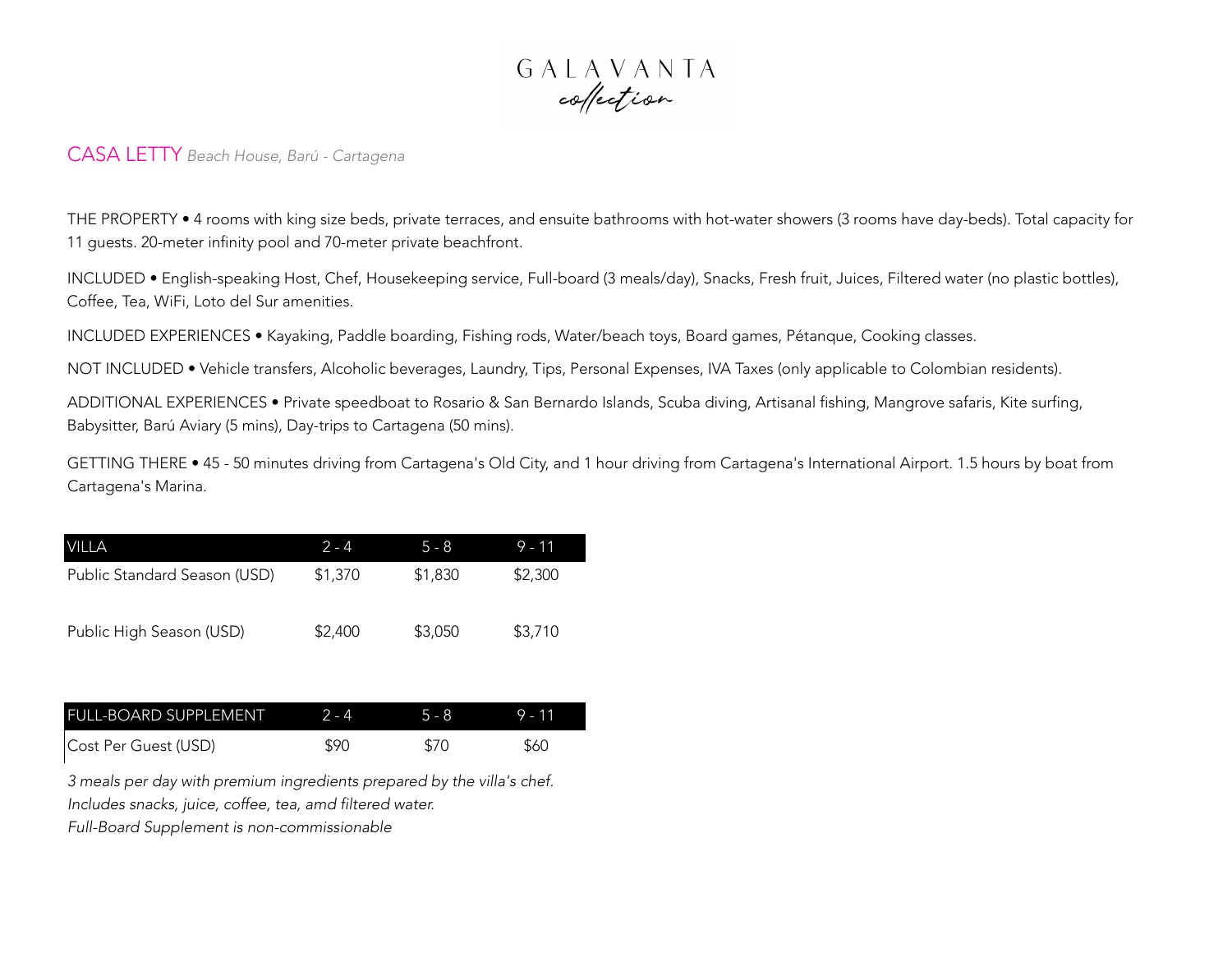

# **NOTES**

### CHECK-IN / CHECK-OUT

• Check-in is at 2:00 PM and check-out is at 11:00 AM.

• Complimentary early check-in and late check-out are provided free of charge but are subject to availability. In order to guarantee early check-in, guests must purchase an additional night.

#### HIGH SEASON 2020 DATES

December 15, 2021 to January 15, 2022.

#### MINIMUM STAY

• Standard Season: 2 nights • High Season: 4 nights

## SPECIAL DISCOUNTS

• Stays longer than 6 nights will receive a 10% discount on the total stay.

*We reserve the right to modify and update the information, rates and terms & conditions included in this document without prior notice.*

# TERMS & CONDITIONS

## COVID-19 TERMS & CONDITIONS

The following terms apply for new bookings and will remain in place until such time as the World Health Organization declares the pandemic over, or restrictions impacting international travel are lifted. Once these conditions are removed, any booking still to travel or made under the auspices of these terms and conditions would be replaced by our standard terms and conditions.

In the event that new travel restrictions are applied and affect reservations made after 1 March 2020, any non-refundable amount paid could be carried over as credit for a future reservation.

## LOW SEASON: